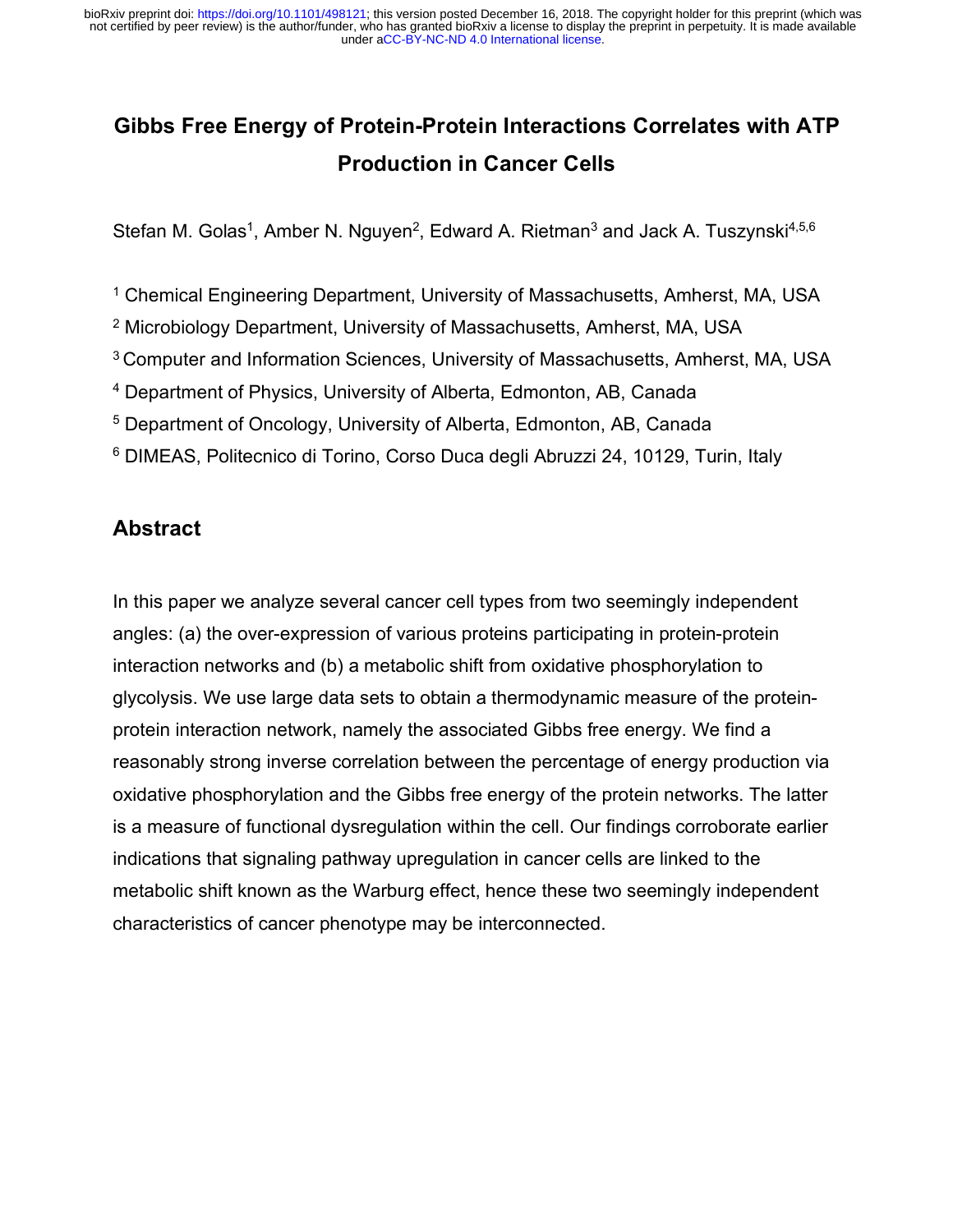## **Introduction**

Continued growth and proliferation under hypoxic conditions in cancer cells entails significant energy and material demands. Since the publication of Warburg's foundational paper on cancer metabolism in 1925, much research has focused on the role of glycolysis as the primary source of energy in cancer cells. However, recent reviews (Jose et al. 2011; Zu and Guppy, 2004; Moreno-Sanchez et al. 2007; Vander Heiden and DeBerardinis, 2017) and meta-analyses of studies on cancer metabolism have shown that many cancers rely heavily on ATP produced from oxidative phosphorylation (OXPHOS). These studies identify a wide range of experiments, including  $^{13}$ C and  $^{14}$ C labeled fuel sources (e.g. Marin-Valencia, et al., 2012) to corroborate their conclusions. The work of Moreno-Sanchz et al. (2009, 2007), and Rodriguez-Enriquez et al. (2000), which demonstrate high levels of oxygen consumption in tumors, as well as point out flawed methodologies in several papers seeming to validate the Warburg effect. Zu and Guppy (2004), in particular, emphasize that ATP generation should be tracked from  $O<sub>2</sub>$  consumption and lactate production at a minimum, and that studies which fail to track either of these molecular species are inherently flawed, in their perspective, on the roles of glycolysis versus oxidative phosphorylation. They further argue that cancer metabolism is glycolytic only insofar as the environment is hypoxic. Additionally, Wu et al. (2016) note that lactate buildup causes a shift back to an oxidative phosphorylation phenotype in numerous cancer cell lines. It is clear that beyond merely a shift from oxidative phosphorylation to glycolytic metabolism, ATP generation in cancer is highly dependent on cell lineage and environmental constraints.

The limitless and self-sufficient proliferative potential exhibited by cancer cells entails significant metabolic demands. Many cell activities carried out during mitosis are very energy-intensive and require considerable stores of ATP, particularly the formation and disassembly of the mitotic spindle and unfolding and refolding of the DNA double helix. The sheer quantity of mass required for cell replication also involves considerable material demands, thus angiogenesis is frequently observed in cancer tumor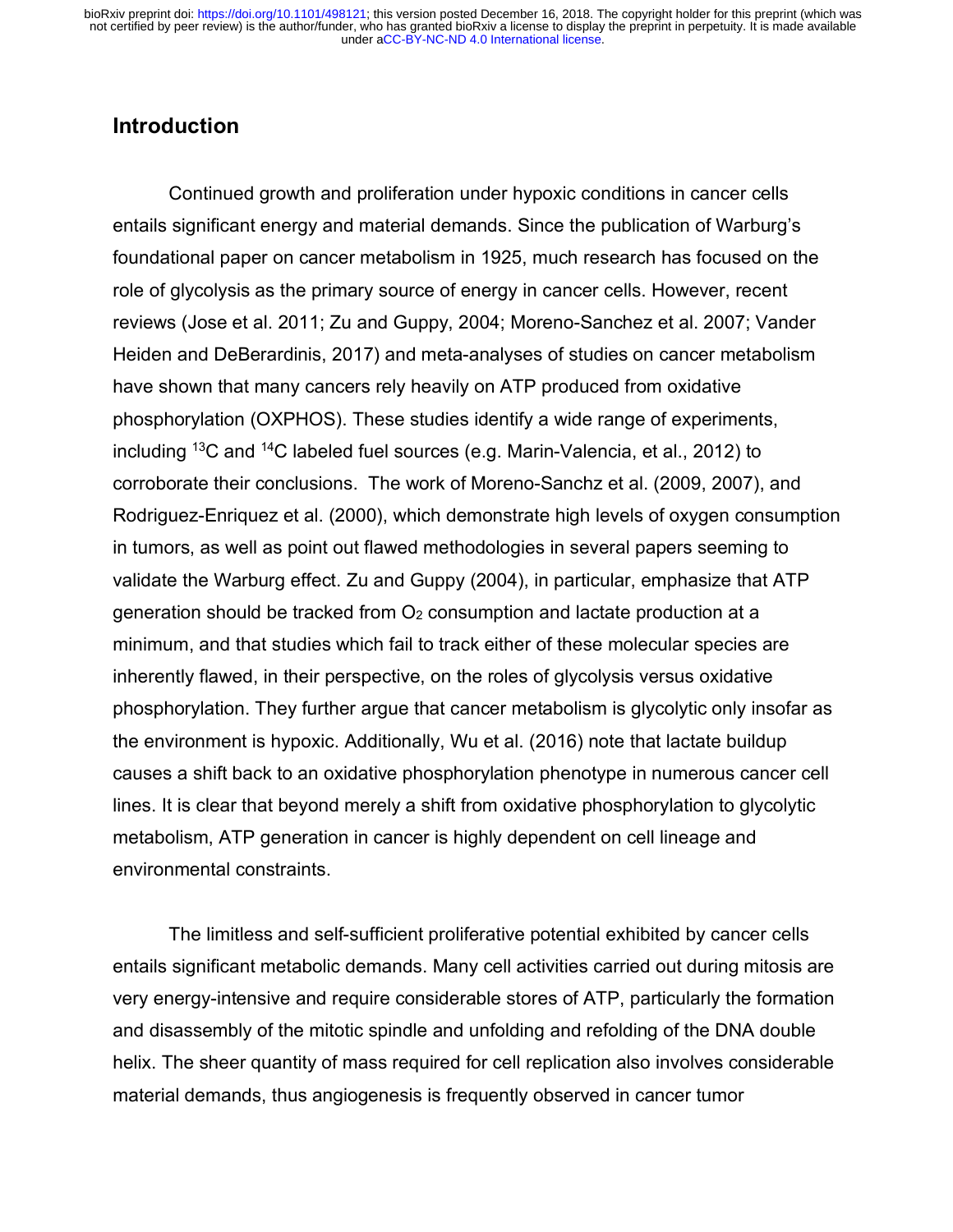under [aCC-BY-NC-ND 4.0 International license.](http://creativecommons.org/licenses/by-nc-nd/4.0/) not certified by peer review) is the author/funder, who has granted bioRxiv a license to display the preprint in perpetuity. It is made available bioRxiv preprint doi: [https://doi.org/10.1101/498121;](https://doi.org/10.1101/498121) this version posted December 16, 2018. The copyright holder for this preprint (which was

environments in order to provide additional nutrient supply through the recruitment of blood vessels. The persistently high rates of energy and material consumption in tumors results in fierce competition for resources with surrounding host cells, a driving force behind cancer's invasiveness and eventual lethality. Tumors that reproduce most prolifically have optimized metabolic pathways that seize substrates in their microenvironment and hence pose the greatest danger to the host (Guppy et al, 2002).

Jose et al. (2011) argue that it is time for a unifying theory describing ATP production in cancer cells. This, more comprehensive theory, would include bioenergetic profile of patients' tumors and thus enable a more personalized treatment of tumors based on specific energetic and biochemical pathways (Gatenby and Gillies, 2007; Rietman, et al. 2017). In this manuscript take a step in the direction of a quantitative understanding of cancer metabolism and calculate a thermodynamic measure known as Gibbs free energy for a number of cancer cell types using available literature data. We then show that the Gibbs free energy of the protein-protein interaction networks for these cancer cell types is reasonably closely correlated ( $R = -$ 0.716) with the percentage of ATP contribution obtained from OXPHOS. This provides a mechanistic interpretation of the metabolic energy demands correlating with protein expression data. High percentage of OXPHOS contribution is associated with relatively low level of malignancy while high values of the over-expressed protein-protein interaction network's Gibbs free energy indicate the opposite, hence an inverse correlation relationship. The protein-protein interaction network complexity as measured by degree entropy has earlier been shown to correlate to a similar degree with cancer lethality (Breitkreutz et al. 2012). Putting this together links protein expression dysregulation to increased metabolic energy demands with a glycolytic shift as its characteristic and eventually to poor survival prognosis.

#### **Methods**

Gibbs free energy,  $G$ , is one of the fundamental thermodynamic functions of state, which describe the state of a macroscopic molecular system independent of the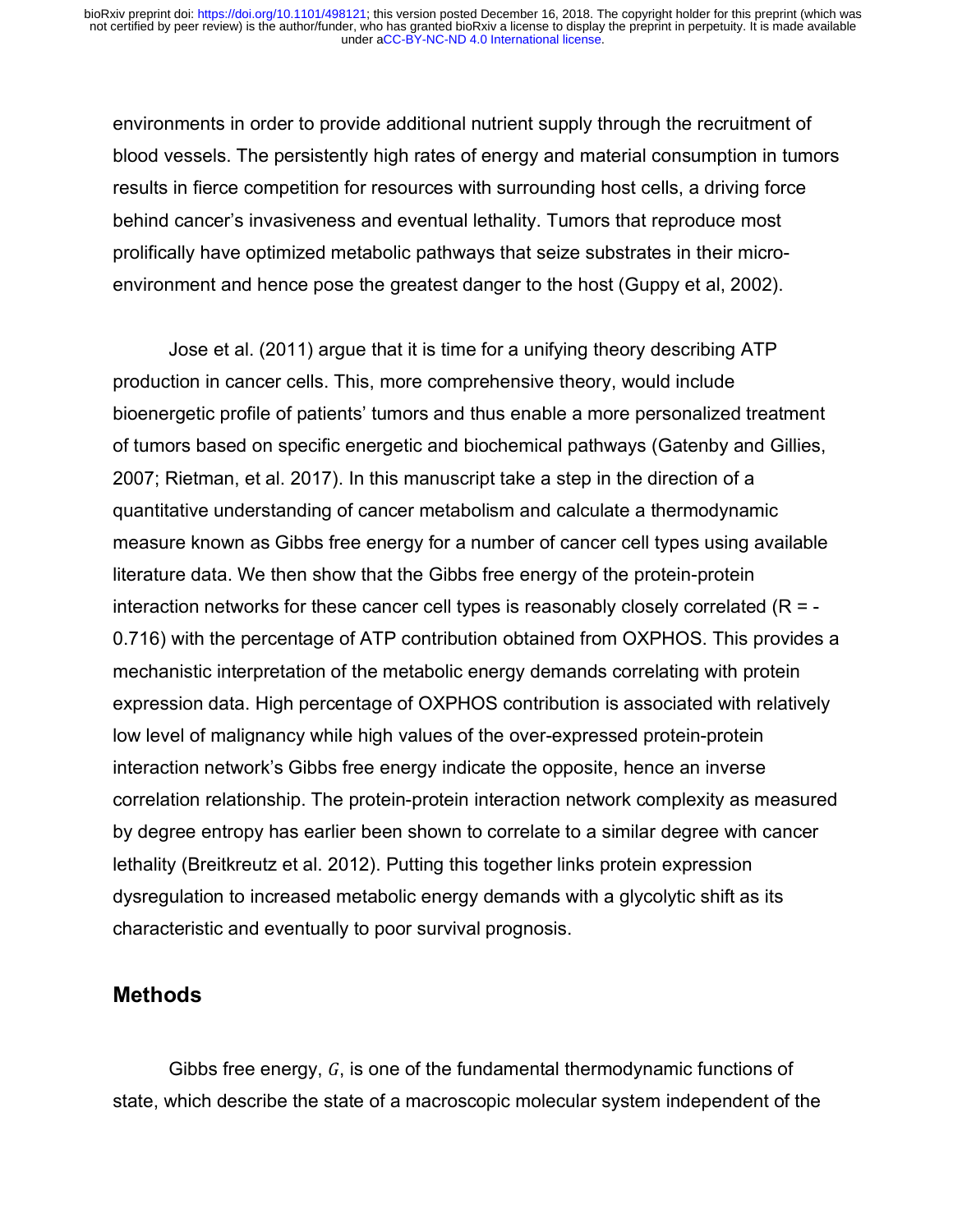path or process that has taken the system to this state. This thermodynamic quantity is especially relevant in the context of systems kept at a constant temperature and able to exchange both energy and molecules with the surrounding environment. Gibbs free energy is most readily described in terms of chemical potentials defined for each molecular species represented in the system. If one protein, A, is in high abundance and another protein, B, needed for a specific biochemical reaction involving that first protein is in low abundance, then there is said to be a chemical potential difference between A and B. For a system of interacting proteins, we may take the reference state where  $G = 0$  to be the condition where no interactions are occurring. If we have a system of fixed volume, then  $G_i = c_i \bar{G_i}$  where  $c_i$  is the molar concentration of protein  $i$ and  $\bar{G}_i$  is the Gibbs energy per mole of protein. Here,  $i$  refers to a set of individual proteins  $\{i_1, i_2, \ldots i_N\}$  within the protein-protein interaction network.

The values of Gibbs free energy for a cell can be calculated from mRNA expression concentrations, a surrogate for protein concentrations, and overlaid on an expression network (Rietman, et al., 2017). The Gibbs values used in this paper were calculated using protein-protein interactions from BioGRID, a curated database (https://thebiogrid.org/ ). Gene expression data for several cancers were obtained from TCGA (https://cancergenome.nih.gov/). The cancers we selected from TCGA spanned a range of cancer-stage from I to IV. These mRNA expression data were used as a surrogate for protein concentrations. **Eq. 1** below is the formula for obtaining the Gibbs energy for a given protein *i*, where *ci* refers to the normalized concentration of protein *i* estimated from its gene expression level, and *cj* refers to the concentration of the *j*th interaction partner. Normalization was performed by dividing the concentration of each gene transcript by the highest concentration in that sample, such that values of *ci* range from  $0 \le c_i \le 1$ . Using this formula, the Gibbs free energy of a protein will be some  $G_i \le$ 0, the magnitude of which is associated with the amount of that protein bound to interaction partners. **Eq. 2** below is the formula for obtaining the Gibbs energy of the whole network. These formulae were implemented in a Python 2.7 script running NetworkX, SciPy, and NumPy packages.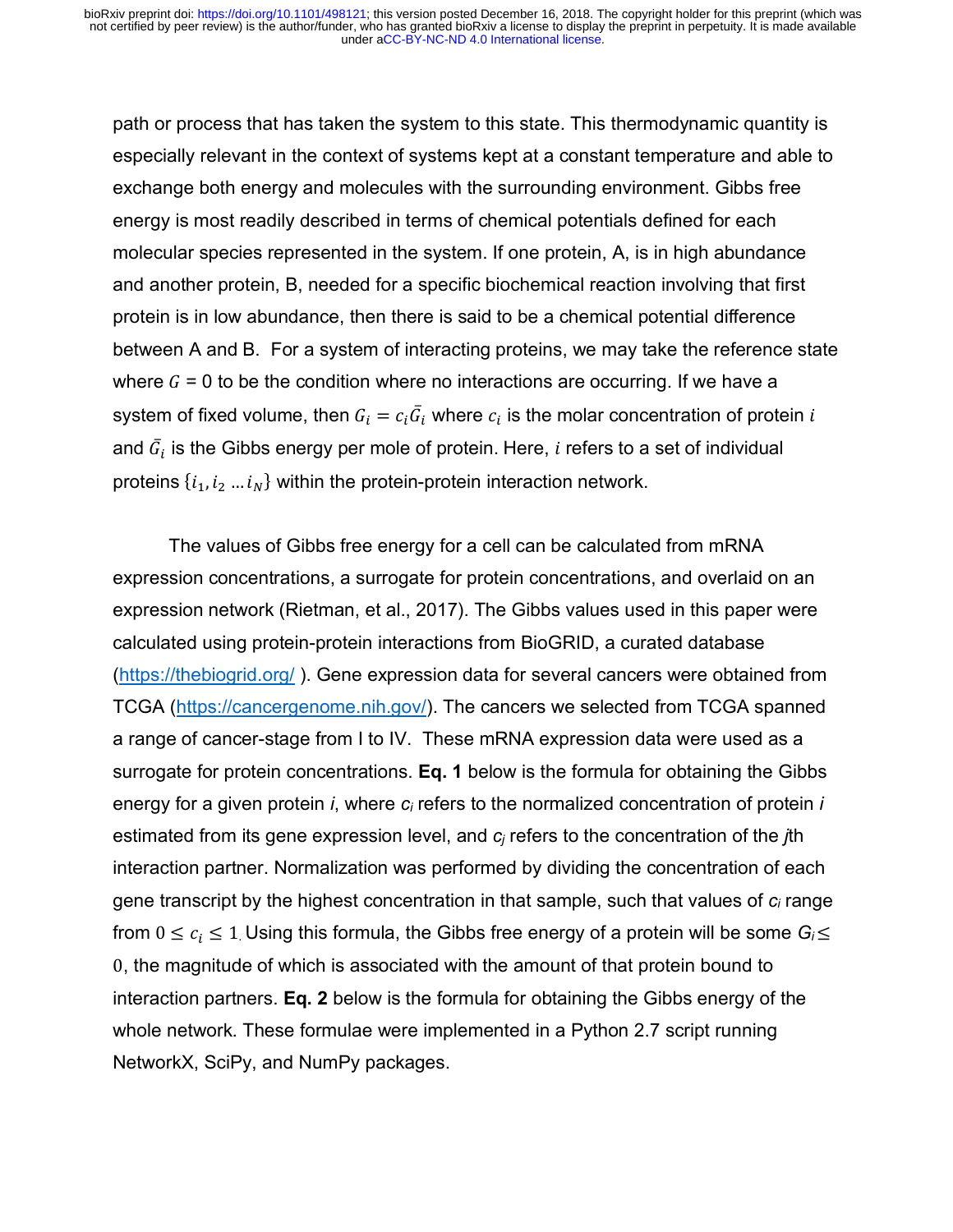under [aCC-BY-NC-ND 4.0 International license.](http://creativecommons.org/licenses/by-nc-nd/4.0/) not certified by peer review) is the author/funder, who has granted bioRxiv a license to display the preprint in perpetuity. It is made available bioRxiv preprint doi: [https://doi.org/10.1101/498121;](https://doi.org/10.1101/498121) this version posted December 16, 2018. The copyright holder for this preprint (which was

$$
G_i = c_i \ln \frac{c_i}{\sum_j c_j} \qquad \qquad \text{Eq. 1}
$$
  

$$
G = \sum_i G_i \qquad \qquad \text{Eq. 2}
$$

Eq. 2

$$
f_{\rm{max}}(x)=\frac{1}{2}x
$$

#### **Results and Discussion**

As described in the **Methods** section we used data from Rodriguez-Enriquez et al (2000) for OXPHOS – ATP production, and TCGA transcription data (https://cancergenome.nih.gov/) for our analysis of the corresponding Gibbs free energy values. **Figure 1** shows a negative correlation (R=-0.716) between Gibbs free energy and the percentage of ATP derived from oxidative phosphorylation. The graph suggests that certain cancers obtain their ATP predominately from OXPHOS and others from glycolysis.

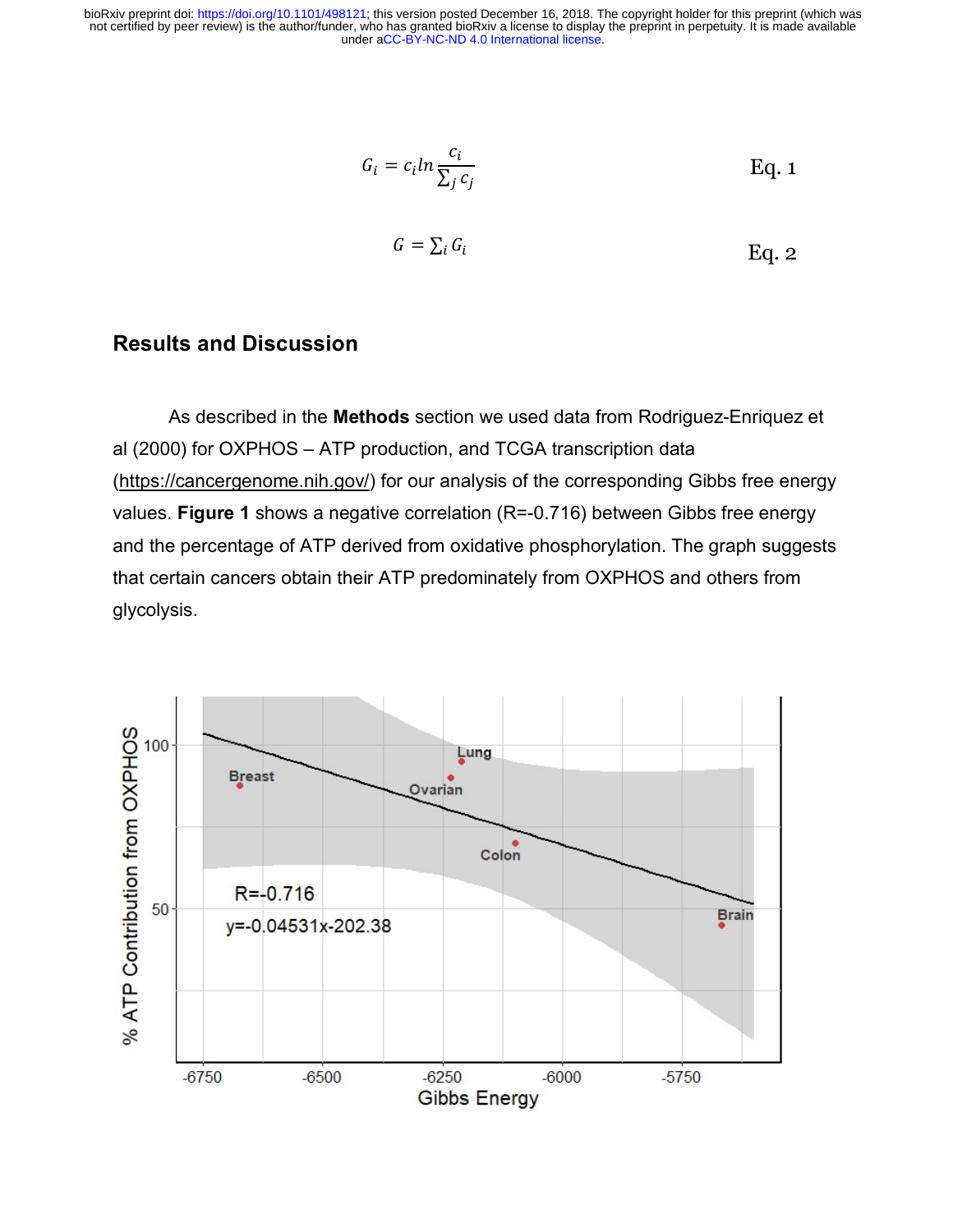under [aCC-BY-NC-ND 4.0 International license.](http://creativecommons.org/licenses/by-nc-nd/4.0/) not certified by peer review) is the author/funder, who has granted bioRxiv a license to display the preprint in perpetuity. It is made available bioRxiv preprint doi: [https://doi.org/10.1101/498121;](https://doi.org/10.1101/498121) this version posted December 16, 2018. The copyright holder for this preprint (which was

**Figure 1.** Cancer metabolism by type. Y-axis data refer to the overall contribution to ATP generation from oxidative phosphorylation and were determined from a number of metabolic flux analyses whose results are tabulated in Rodriguez-Enriquez et al (2000). The percentages may be contrasted with % ATP from glycolysis. "Lung" refers to lung squamous cell adenoid cancer, and "brain" refers to glioblastoma.

The extended metabolic pathway used in OXPHOS, and the high number of subunits found in the enzymes of this pathway, are likely to be significant contributing factors to the observed results in Figure 1. The networks (from KEGG, https://www.genome.jp/kegg/ ) for the OXPHOS machine are shown in Figure 2a. By contrast the glycolysis network is shown in Figure 2b. The difference between the highly symmetric OXPHOS network geometry and the much less regular glycolytic network architecture is striking.



**Figure 2.** KEGG networks converted to protein-protein interaction networks with KEGGgraph and plotted in Cytoscape.

In the following we describe several network statistical measures; details of their algorithms can be found in Newman (2010). The first thing to notice about the two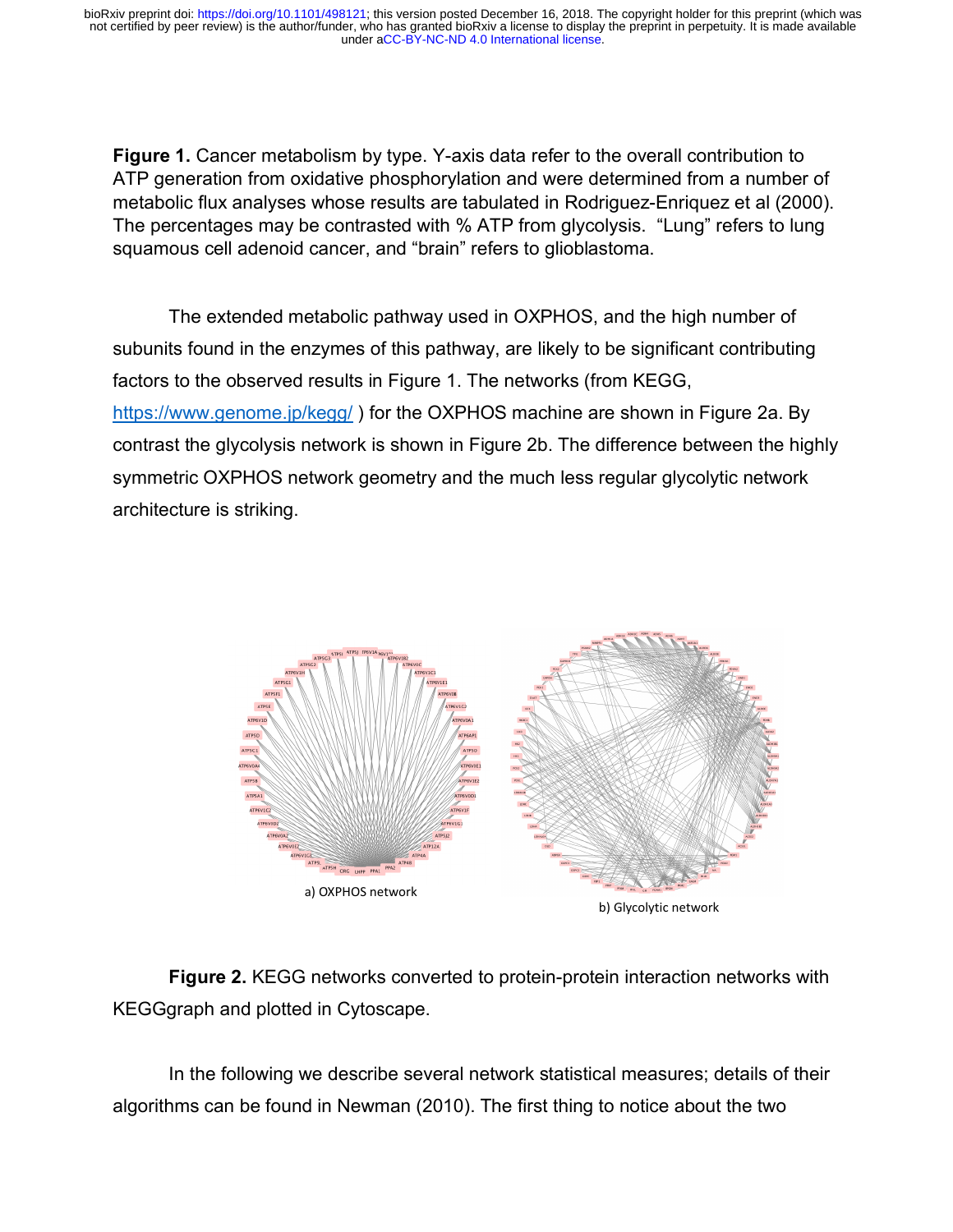networks is the large difference in connectivity. The OXPHOS network has three key nodes, LHPP, PPA1 and PPA2. These three proteins connect to 42 other proteins to form large molecular machine parts and then these three machines interact for the ATP production. In contrast, the glycolytic network has one hub, GPI, connected to 23 other proteins in the network. The shortest path in the OXPHOS network is 1.05 for the three hub nodes and the remaining nodes have a shortest path of 1.9. On the other hand, the shortest path in the glycolytic network is 2.8 and increasing to 5.8. The clustering coefficient is 0.0 for the OXPHOS and 0.66 for the glycolytic network. Lastly, the betweenness centrality is found to be 0.303 for the three hub nodes in the OXPHOS network and <10<sup>-5</sup> for the remaining nodes. In the glycolytic network the betweenness centrality is in the range from 0.46 to 0.0017 (largest to smallest). These network measures imply that there is greater free energy utilized in the OXYPHOS network relative to the glycolytic network.

The high number of subunits in OXPHOS enzymes speaks to the intricacy of their operations relative to glycolysis; while glycolysis generates ATP from the group transfer potential of phosphate groups on substrate, OXPHOS complexes use electron tunneling and proton pumps to establish an  $H<sup>+</sup>$  concentration gradient across the mitochondrial membrane. The chemical potential of each individual participant in these complexes may be higher than those in glycolytic monomers and dimers due to their coexpression alongside many interaction partners.

## **Conclusion**

According to the Warburg hypothesis, the aggressiveness of a tumor derives from the shift of metabolic energy production from OXPHOS to glycolysis. This shift is considered to be due to the competition between cells preferentially utilizing the glycolytic mode, and cells adopting the OXPHOS mode of energy production. In OXPHOS, the coupling between the redox reactions taking place in the mitochondria and ADP phosphorylation is electrical through the electron transfer mechanism in the mitochondrial wall protein complexes. Hence the metabolic rate is determined by bio-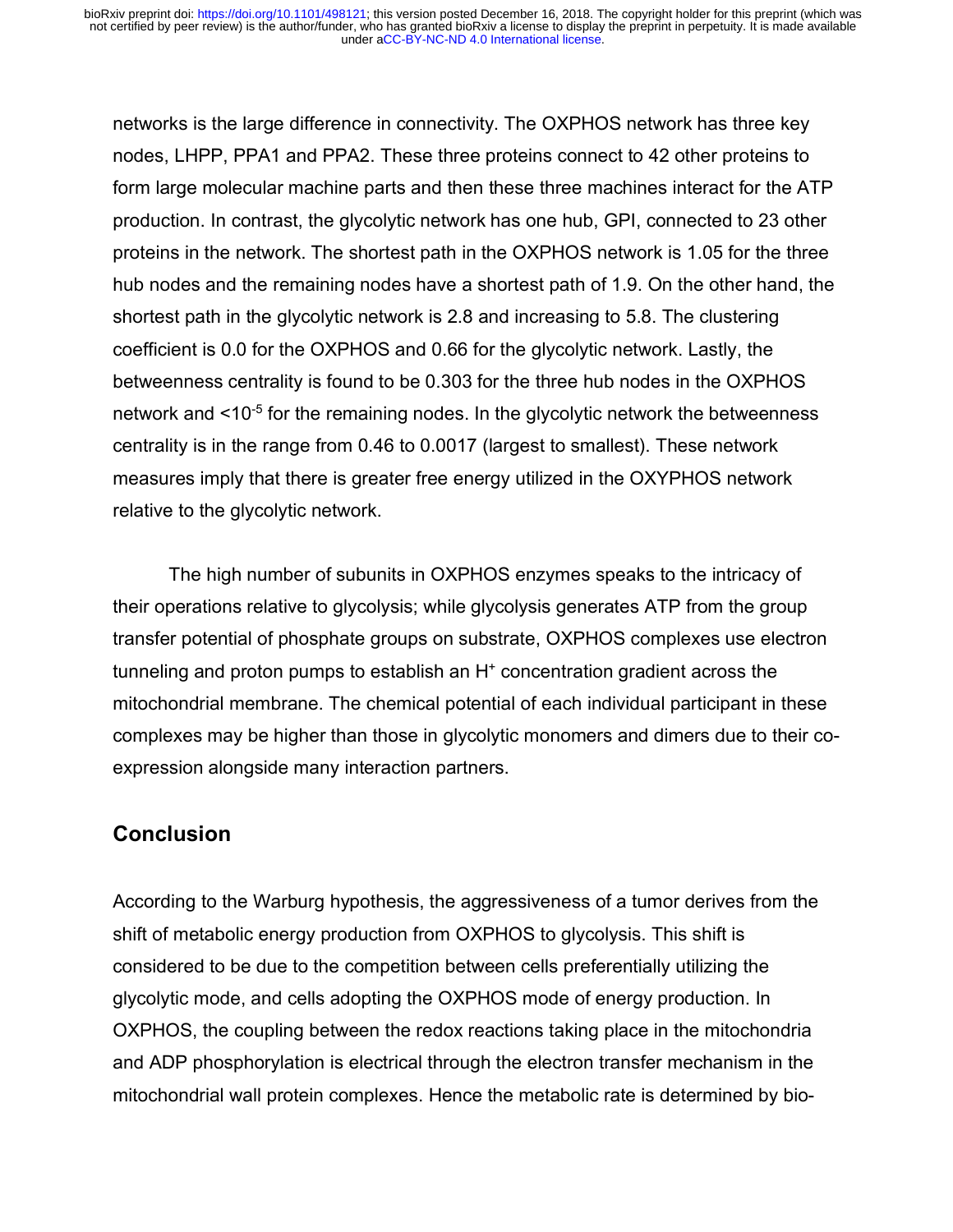energetic parameters such as the proton conductance and proton potential of the metabolic network. In glycolysis on the other hand, ADP phosphorylation is linked chemically to individual enzyme-catalyzed reactions, so the rate of ATP production is a function of the flux through the pathway as a whole.

However, it is well known that ATP generation through glycolysis is less efficient than through mitochondrial OXPHOS processes. Hence a long-standing paradox is how cancer cells with their metabolic disadvantage can outcompete normal cells. In terms of biochemical reactions (Pelicano et al. 2006), mitochondrial respiration defects activate the Akt survival pathway through a mechanism mediated by NADH. Respirationdeficient cells harboring mitochondrial defects exhibit dependency on glycolysis, increased NADH, and activation of Akt, leading to survival advantage (Pelicano et al. 2006). This inter-relation between metabolic and signaling pathways in cancer cells has been indirectly shown in this paper via an inverse correlation between the percentage of OXPHOS utilization and the Gibbs free energy of the protein-protein interaction network.

Gibbs free energy is a topological measure on protein interaction networks, which remains to be fully explored in its usefulness for identifying targets for cancer treatment. By targeting proteins based on their participation in multi-subunit complexes, it may be possible to diminish the functionality of entire complexes or pathways using a single customized drug. Drugs targeting proteins with many highly expressed interaction partners should affect the functionality of these partners by proxy, producing a cascade of diminished functionality that may significantly increase the likelihood of cell death.

### **Acknowledgments**

JAT gratefully acknowledges generous support from NSERC (Canada).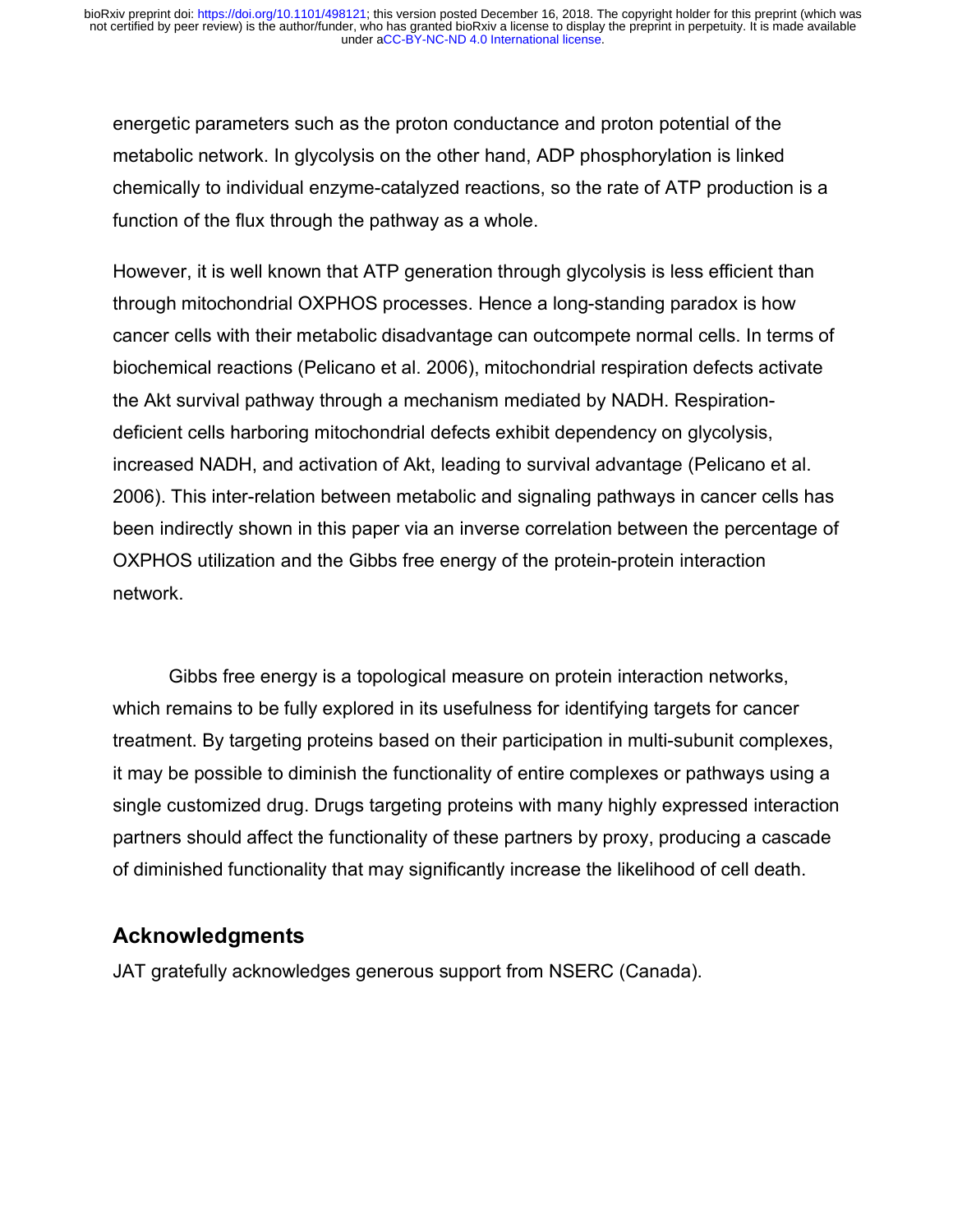## **References**

C. Jose, N. Bellance, R. Rossignol (2011) "Choosing between glycolysis and oxidative phosphorylation: A tumor's dielemma?" Biochimica et. Bop[jusoca Act, 1087, 552-561

R. A. Gatenby, R. J. Gillies, (2007) "Glycolysis in cancer: A potential target for therapy" Int. J. of Biochem. And Cell Biol. 39, 1358-1366

M. Guppy, P. Leedman, XL. Z, V. Russell, (2002) "Contribution by different fuels and metabolic pathways to the total ATP turnover of proliferating MCF-7 breast cancer cells" Biochem. J. 364, 309-315

I. Marin-Valencia, C. Yang, T. Mashimo, S. Cho, H. Beak, et al. (2012) "Analysis of Tumor Metabolism Reveals Mitochondrial Glucose Oxidation in Genetically Diverse Human Glioblastomas in the Mouse Brain in Vivo", Cell Metabolism, 15, 827-837

R. Moreno-Sanchez, S. Rodriguez-Enriquez, A. Marin-Hernandez and E. Saavedra (2007) "Energy metabolism in tumor cells" FEBS Journal, 274, 1393-1418

R. Moreno-Sanchez, S. Rodriguez-Enriquez, E. Saavedra, A. Marin-Hernandez, J. C. Gallardo-Perez (2009) "The bioenergetics of cancer: It is glycolysis the main ATP supplier in all tumor cells?" BioFactors, 35(2), 209-225

M.E.J Newman, (2010), *Networks, An Introduction*, Oxford U. Press, Oxford, UK.

E. A. Rietman, J. G. Scott, J. A. Tuszynski, G. Lakka Klement, (2017) "Personalized anticancer therapy selection using molecular landscape topology and thermodynamics" Oncotarget, 8(12), 18735-18745